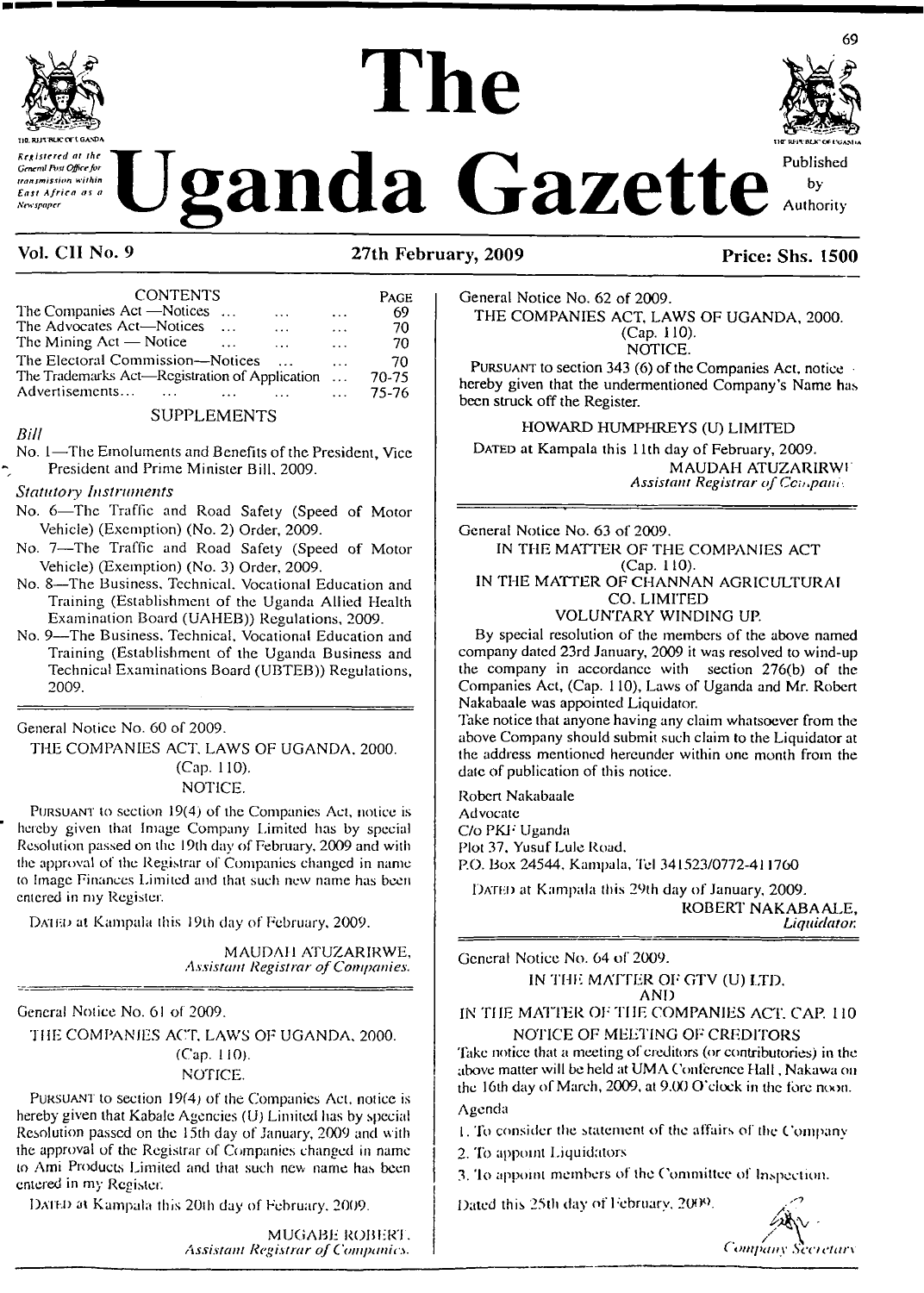Genera' Notice No. 65 of 2009. THE ADVOCATES ACT. NOTICE.

#### APPLICATION FOR A CERTIFICATE OF ELIGIBILITY.

It is HEREBY NOTIFIED that an application has been presented to the I-aw Council by Mawemuko Betty who is stated to be a holder of Bachelor of Laws of Makerere University having been awarded a Degree on the 21st day of November. 2003 and io have been awarded a Diploma in Legal Practice by the Law Development Centre on the 27th day of July. 2007 for the issue of a Certificate of Eligibility for entry of her name on the Roll of Advocates for Uganda.

Kampala, NYANDRIA STELLA.<br>17th February, 2009. *for Acting Secretary, Law Council.* 17th February. 2009. *forActing Secretary, Law Council.*

General Notice No 66 ol 2009.

<sup>1</sup> HE MINING ACT. 2003 (7 he Mining Regulations. 2004)

NOTICE OF GRANT OF MINERAL DEALER'S LICENCE NO. 0094 FOR YEAR 2009.

<sup>11</sup> is hereby' N(niHi-i) that a Mineral Dealer's Licence. Number 0094 for the year 2009 has been granted in accordance with the provisions of Section 69 and Section 70 to M/s Torero Cement Limited of P.O. Box 74. Tororo for a period of one (1) calendar year effective from 13th day of February, 2009 to 31st day of December, 2009.

M/s Tororo Cement Limited is duly authorised to trade in Industrial or Building Minerals al Tororo Cement Factory. Kampala-Tororo <sup>I</sup> lighway.

Dated at Entebbe this <sup>J</sup> 8th day of February. 2009.

RUDIG1ZAH CHRIS. *for Commissioner for Geological Survey and Mines Department.*

General Notice No. 67 of 2009.

\_\_\_\_\_\_\_\_\_\_\_\_

THE ELECTORAL COMMISSION ACT

CAP. 140 *Section <tX /)*

NOTICE

#### APPOINTMENT OF RETURNING OFFICER FOR KAMPALA ELECTORAL DISTRICT

NOIRE IS HEREBY GIVEN by the Electoral Commission in accordance with Section 30( 1) of the Electoral Commission Act (Cap 140). that Mr. George Maingo is hereby appointed Returning Officer lor Kampala Electoral District.

This Notice ti erefore serves to degazette Mr. Bakulumpagi Yisirayiri as Returning Officer. Kampala Electoral District in accordance with Section 3O(3)(b) of the Electoral Commission Act. Cap 140.

Issued Kampala 17th day of February. 2009.

ENG. DR. BADRU M. KIGGUNDU, *Chairman. Electoral Commission.*

feral Notice No. 68 of 2009. THE ELECTORAL COMMISSION ACT CAP. 140 *Section 3()( J)* NOTICE

> HNTMENT OF RETURNING OFFICER FOR .NUNGU DISTRICT ELECTORAL AREA

s hereby given by the Electoral Commission in ce <sup>w</sup> ith Section 30( 1) of the Electoral Commission Act (Cap 140), that Mr. Mbonigaba Lawrence, District Registrar. Kanungu District is hereby appointed Returning Officer for Kanungu Electoral District.

By this Notice. Mr. Kanyarutokye Moses is hereby degazetted Returning Officer of Kanungu Electoral District. Issued Kampala 26th day of February. 2009.

> TOMASI SISYE KIRYAPAWO. *Acting Chairman, Electoral Commission.*

General Notice No. 69 of 2009. THE TRADE MARKS ACT (Cap. S3).

NOTICE.

NOTICE IS HEREBY GIVEN that any person who has grounds to oppose the registration of any of the marks advertised herein may within sixty days from the date of this *Gazette.* lodge a Notice of opposition on Trade Mark Form No. <sup>6</sup> together with a fee of Shs. 4000 in case of National applicants or USS 250 in case of Foreign applicants. The period of lodging Notice of opposition may be extended in suitable cases by the Registrar as he thinks fit upon such terms as he may direct. Formal opposition should not be lodged until after reasonable notice has been given by letter to the applicant so that he may have an opportunity to with draw his application before the expense of opposition proceedings is incurred. Failure to give such notice will be taken into account in considering any application by the opponent for an order fc $\gamma$ costs if the opposition is uncontested by the applicant. Representations of the marks herein advertised can be inspected at the office of the Registrar of Trade Marks. Amamu House. Plot No. 5B George Street. P.O. Box 6848. Kampala.



(77) *Address—* Adam House. Plot. 11, Portal Avenue. P.O. Box 34253. Kampala-Uganda. (74)

(22) *Date offiling application—* 22nd January, 2009.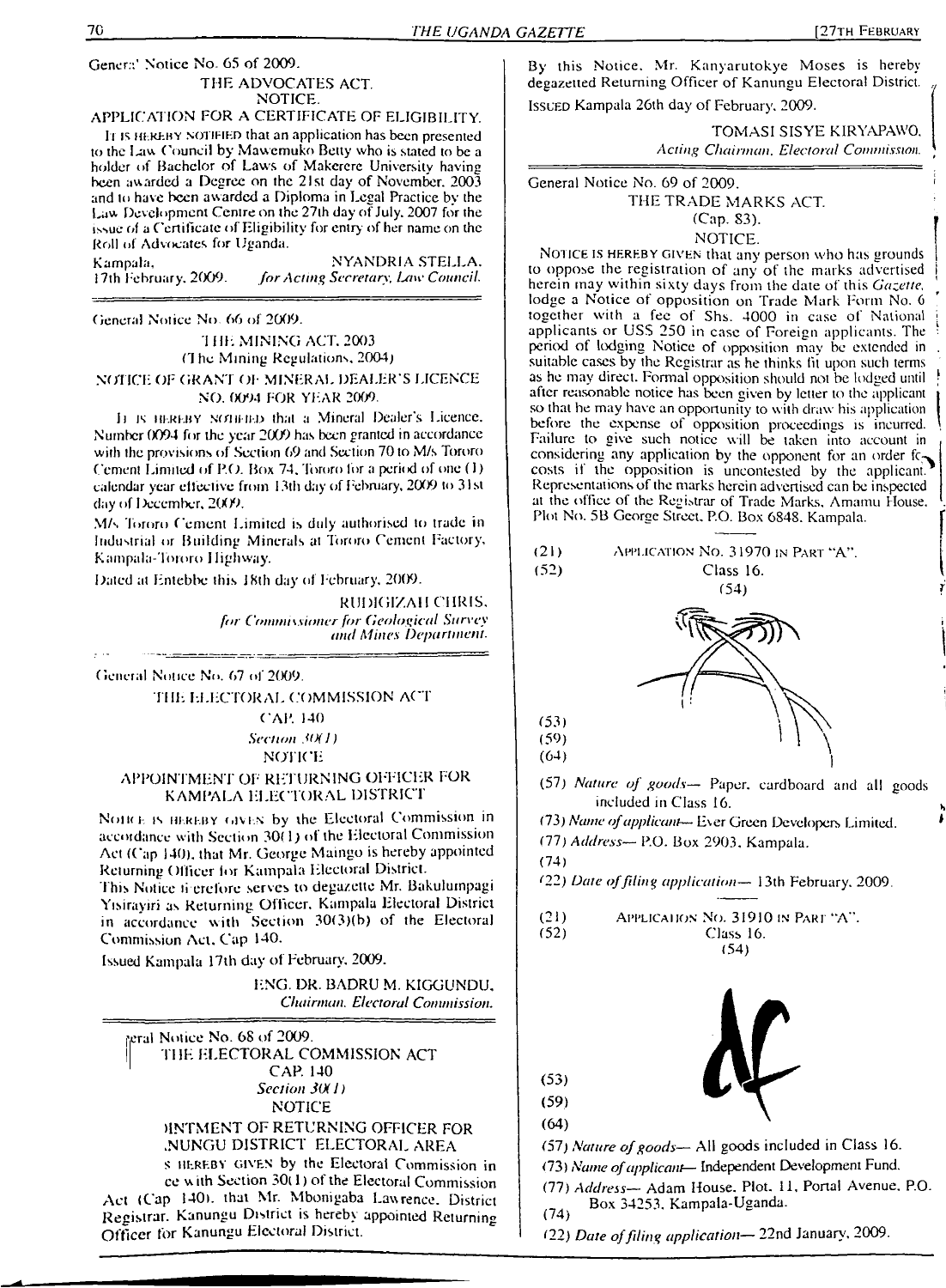



- (22) *Date offiling application—* 16th May, 2008. (21) Application No. 31039 in Part "A". (52) Class 19. (54) **MftXCOVER** (57) *Nature ofgoods—* Iron sheets. (73) *Name ofapplicant*— Uganda Baati Ltd. (77) *Address—* P.O. Box 3554, Kampala. (22) *Date offiling application—* 16th May, 2008. (21) Application No. 31040 in Pari "A". (52) Class 19. (54) **ZKIIMG** (57) *Nature ofgoods—* Iron sheets. (73) *Name ofapplicant—* Uganda Baati Ltd. (77) *Address—* P.O. Box 3554. Kampala. (22) *Date offiling application—* 16th May, 2008. (21) Application No. 31606 in Part "A".<br>(52)  $\qquad$  Class 01. (52) Class 01. (54)  $\overline{\text{SOLVOCHEM}}$ (57) *Nature ofgoods—* Chemicals used in industry, science, agriculture, horticulture and forestry, manures. (73) *Name of applicant—* Solvochem Uganda Limited, a Company incorporated in Uganda. (77) *Address—* Plot M248 Factory Close, Ntinda, P.O. Box No. 10724, Kampala. (74) C/o. Masembe, Makubuya, Adriko. Karugaba & Ssekatawa (MMAKS) Advocates. 3rd Floor. Diamond Trust Building. P.O. Box 7166, Kampala. (22) *Date offiling application—* 17th October, 2008. (21) Applicai ion No. 31607 in Pari "A". (52) Class 04.
	- (54)

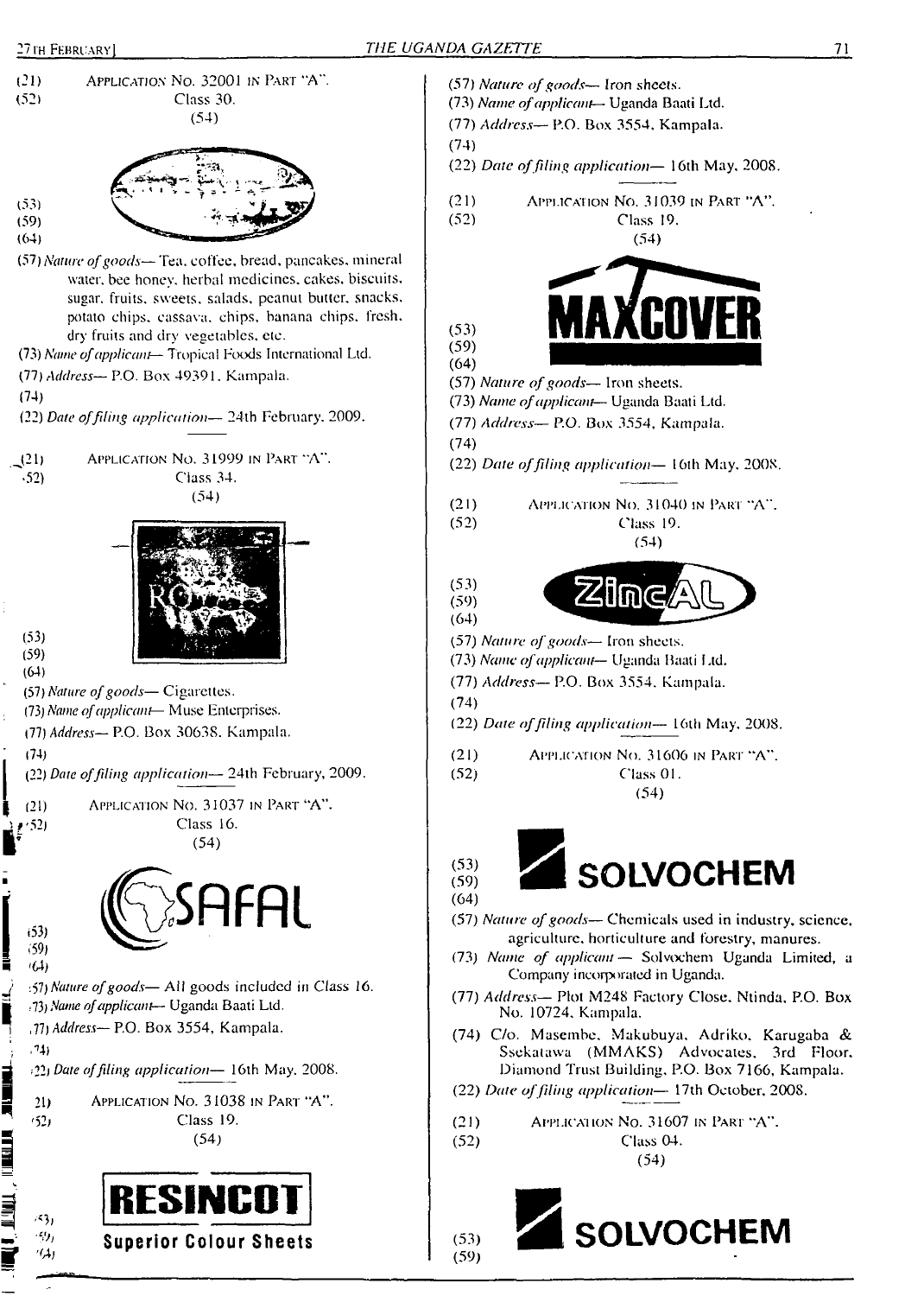I

**\* I**

- 5' *of goods—* Industrial oils and greases; iubncants; dust absorbing, wetting, and binding compositions; fuels (including motor spirit) and iHuminants; candles and wicks for lighting; diesel oil; motor fuel; fuel additives; anti-seizure compounds; waxing compositions; preparations for retaining ball and roller bearings and bushings; ether.
- (73) *Name of applicant —* Solvochem Uganda Limited, a Company incorporated in Uganda.
- (77) *Address—* Plot M248 Factory Close, Ntinda, P.O. Box No. 10724, Kampala.
- (74) C/o. Masembe, Makubuya, Adriko, Karugaba & Ssekatawa (MMAKS) Advocates, 3rd Floor, Diamond Trust Building, P.O. Box 7166, Kampala.
- (22) *Date offiling application—* 17th October, 2008.

Kampala. MERCY KYOMUGASHO K. NDYAHIKAYO, 24th February, 2009, *Assistant Registrar ofTrade Marks.*

(21) Application No. 31983 in Part "A".

(52) Class 16.<br>  $(54)$ 



- (57) *Nature ofgoods—* Letter heads and all goods included in Class 16.
- (73) *Name ofapplicant—* Eng (U) Limited.
- (77) *Address—* P.O. Box 5533, Kampala.

(74)

(22) *Date offiling application'*— 18th February, 2009.

Kampala, MAUDAH ATUZARIRWE, <sup>1</sup>8th February, 2009. *Assistant Registrar ofTrade Marks.*

(21) Application No. 31475 in Part "A". (52) Class 09. (54)

**AFRICASAT**

- (53)
- (59)
- (64)
- (57) *Nature of goods—*Scientific, nautical, surveying, photographic, cinematographic, optical, weighing, measuring, signaling, checking (supervision), lifesaving, and teaching apparatus and instruments; apparatus and instruments for conducting, switching, transforming, accumulating, regulating, or controlling electricity; apparatus for recording, transmission, or reproduction of sound or images; magnetic data carriers, recording discs; automatic vending machines and mechanisms for coinoperated apparatus; cash register, calculating machines, data processing equipment and computers; fire-extinguishing apparatus.

(73) *Name ofapplicant—* Measat Satellite Sytems SDN BHD.

- (77) *Address—* C/o M/s Jackson Ett & Edu, Barristers & Solicitors, Patent & Trade Mark Agents, P.O Box 52047, Ikoyi Lagos, Nigeria.
- (74) C/o. Masembe, Makubuya. Adriko, Karugaba & Ssekatawa (MMAKS) Advocates, 3rd Floor. Diamond Trust Building, P.O. Box 7166, Kampala.
- (22) *Date offiling application—* 15th September, 2008.
- (21) (52) Application No. 31476 in Part "A'

Class 16. (54)

# **AFRICASAT**

- (53) (59)
- (64)

(57) *Nature ofgoods—* Paper and paper articles; cardboard • and cardboard articles; printed matter, newpapers and periodicals, books; bookbinding material; photographs; stationery; adhesive materials; artists', materials; paint brushes; typewriters and offic^ requisites (other than furniture); instructional and teaching material (other than apparatus); playing cards. The contract of the contract of the contract of the contract of the contract of the contract of the contract of the contract of the contract of the contract of the contract of the contract of the contract of the con

- (73) *Name ofapplicant—* Measat Satellite Sytems SDN BHD.
- (77) *Address* C/o M/s Jackson Ett & Edu, Barristers & Solicitors. Patent & Trade Mark Agents, P.O Box 52047, Ikoyi Lagos, Nigeria.
- (74) C/o. Masembe, Makubuya, Adriko, Karugaba & <sup>1</sup> Ssekatawa (MMAKS) Advocates, 3rd Floor, Diamond Trust Building, P.O. Box 7166, Kampala. '
- (22) *Dare offiling application—* 15th September, 2008. <sup>I</sup>

Kampala, JULLIET NASSUNA, JULLIET NASSUNA, Juth February, 2009. Assistant Registrar of Trade Marks <sup>11</sup> th February, 2009. *Assistant Registrar ofTrade Marks*

(21) Application No. 30098 in Pari "A".







(53) *Disclaimer—* Registration of this Trademark shall give no right to the exclusive use of the letter "A" the word "ASSURED" or the phrase "YOUR 24 HOURS DRIVING PARTNER" except as represented.

(59) (64)

- (57) *Nature ofgoods—* All goods in class 16.
- (73) *Name ofapplicant—* Auto Assured Limited, a Company incorporated under the laws of Kenya.
- (77) *Address—* P.O. Box 267-00100, Nairobi Kenya.
- (74) C/o. Masembe, Makubuya, Adriko, Karugaba & Ssekatawa (MMAKS) Advocates, 3rd Floor, Diamond Trust Building, P.O. Box 7166, Kampala.
- (22) *Date offiling application—* 30th July, 2007.

 $\sim$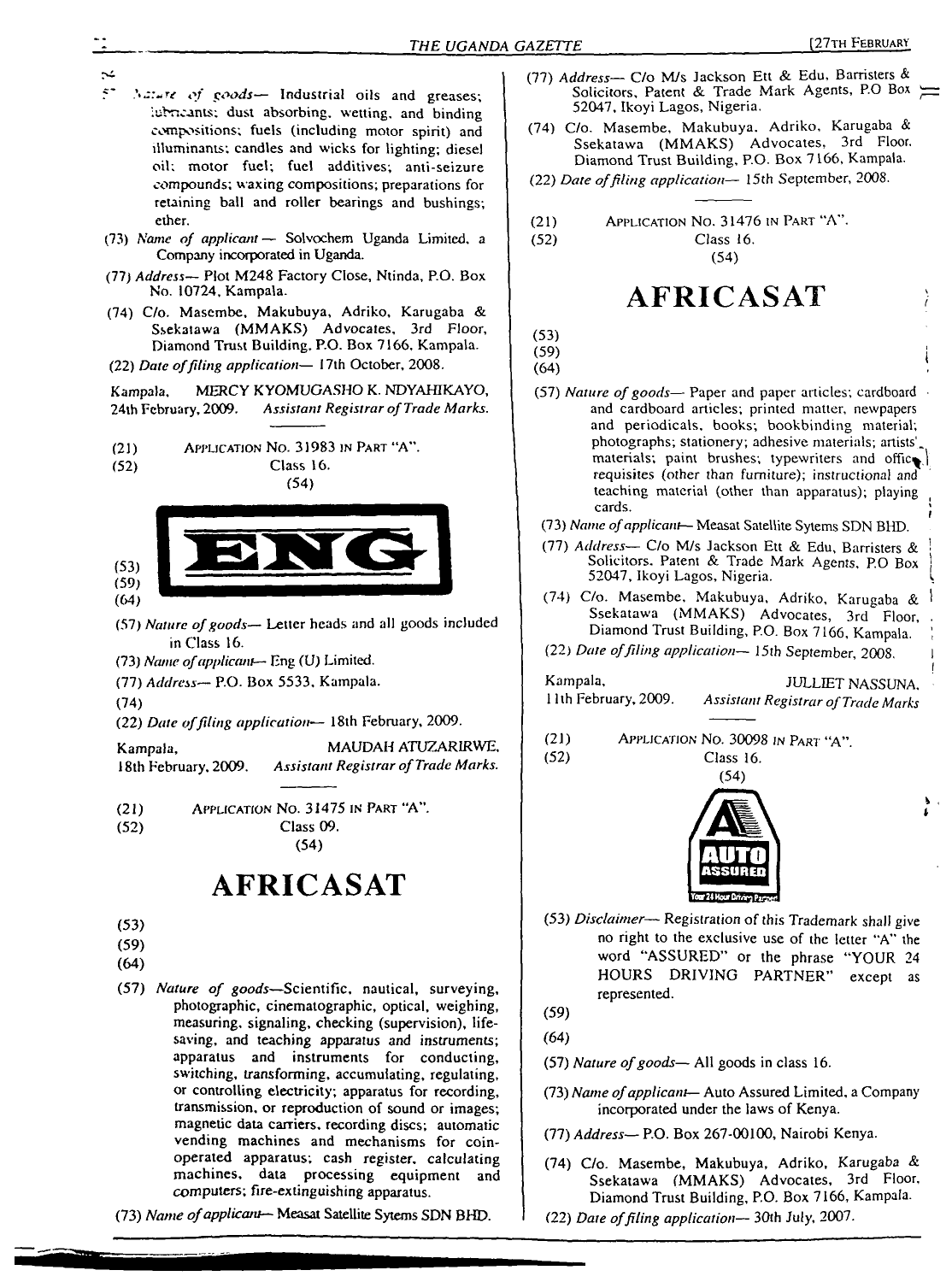



(53) *Disclaimer—* Registration of this Trademark shall give no right to the exclusive use of the word "GIN" except as represented.

- (57) *Nature ofgoods—* Alcoholic beverage.
- (73) *Name of applicant —* Mega Foods & Beverages International Limited.
- (77) *Address* P.O. Box 707, Kampala.
- (22) *Date offiling application—* 24th February, 2009.
- (21) Application No. 31853 in Part "A".

Class 16. (54)

# **BONJOUR**

- (57) *Nature of goods—* Printed matter; pamphlets, magazines, newspaper, prospectuses, catalogues; guides; books, stationery, calendars, diaries, posters, bags of paper for packaging.
- (73) *Name of applicant—* TOTAL SA, a French Societe Anonyme.
- (77) *Address^* 2 Place Jean Miller, La Defense 6, 92400 Courbevoie, France.
- (74) C/o. Masembe, Makubuya, Adriko, Karugaba & Ssekatawa (MMAKS) Advocates, 3rd Floor, Diamond Trust Building, P.O. Box 7166, Kampala.
- (22) *Date offiling application—* 5 th January, 2009.
- $(21)$  Application No. 31119 in Part "A".<br> $(52)$  Class 16. Class 16.

(54)



- (53) *Disclaimer* Registration of this Trademark shall give no right to the exclusive use of the word "AFRICA", alone, except as represented.
- (64) *Association—* This mark is to be associated with Trade mark Numbers 24788 and 24789.
- (57) *Nature of goods—* Printed publications; magazines; television, cable radio and satellite programme listings; entertainment listings and reviews; photographs, stickers; posters; stationery; newspapers.
- (73) *Name ofapplicant* AFSAT Communications Limited, a Mauritian Company.
- (77) *Address—* Unit 007, Business Park. Grand Baie, Mauritius.
- (74) C/o. Masembe, Makubuya, Adriko, Karugaba & Ssekatawa (MMAKS) Advocates, 3rd Floor, Diamond Trust Building, P.O. Box 7166, Kampala.
- (22) *Date offiling application—* 13th June, 2008.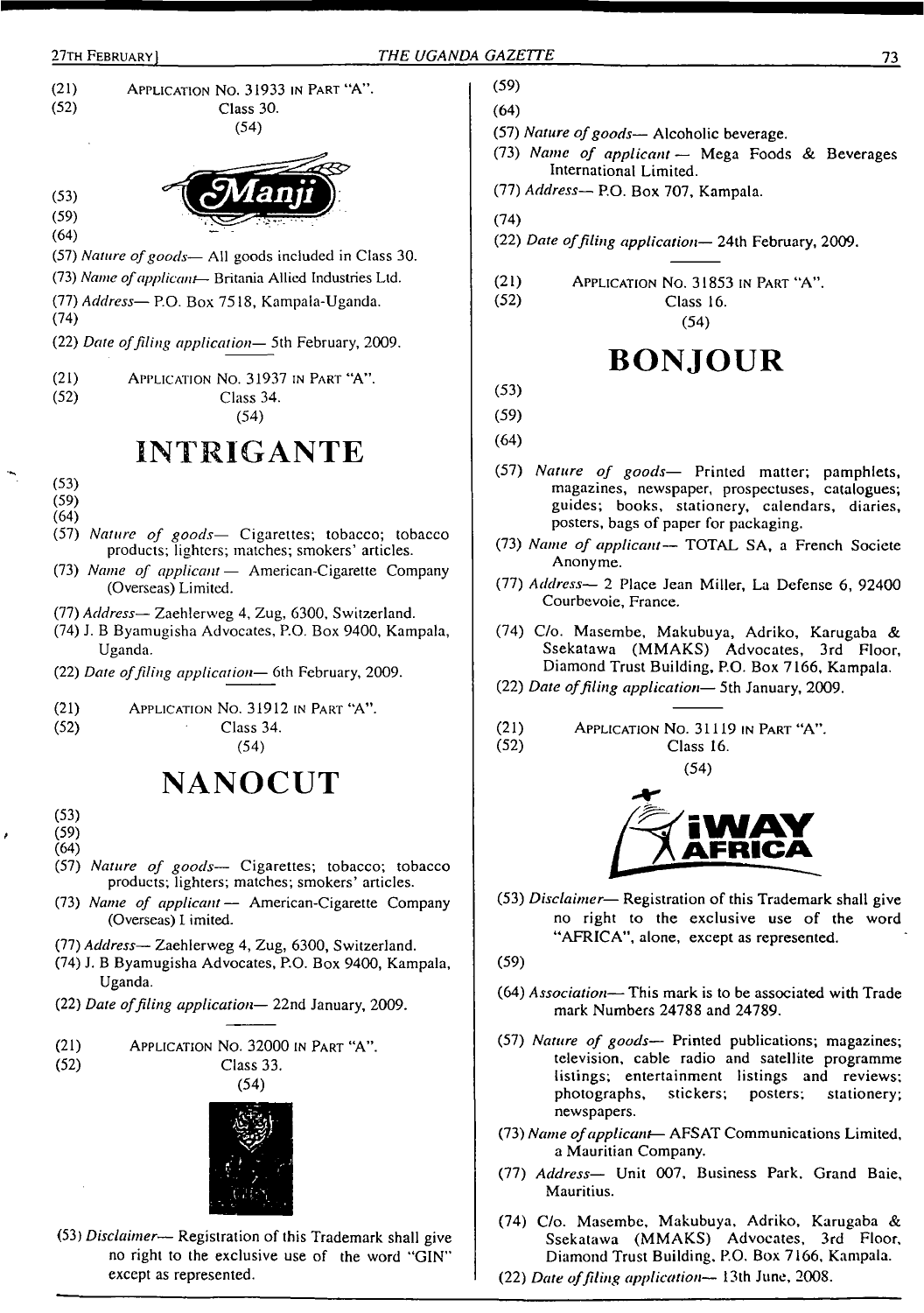



- (64)
- (57<sup>j</sup> *Nature of goods—* Books, magazines, booklets, pamphlets, catalogues, maps, charts, posters, photographs, globes.
- (73) *Name of applicant—* National Geographic Society, a District of Columbia, U.S.A Corporation.
- (77) *Address—* 1145 17th Street, N.W Washington D.C 20036. U.S.A
- (74) C/o. Masembe. Makubuya. Adriko. Karugaba & Ssekatawa (MMAKS) Advocates. 3rd Floor. Diamond Trust Building. P.O. Box 7166. Kampala.
- *122} Date offding application—* 18th November, 2008.
- (21) Application No. 31750 is Part  $A''$ .<br>(52) Class 32.
- 

(52; Class 32. (54)

# **GROLSCH**

- (53)
- (59)
- (64)
- (57) *Nature of goods—* Beers.
- <73) *Name of applicant* Koninklijke Grolsch N.V, <sup>a</sup> Company organised and existing under the laws of (he Kingdom of The Netherlands.
- (77) *Address—* Brouwerslaan 1. 7548 Xa Enschede. Netherlands.
- (74) C/o. Masembe. Makubuya, Adriko. Karugaba & Ssekatawa (MMAKS) Advocates, 3rd Floor, Diamond Trust Building. P.O- Box 7166, Kampala.
- (22) *Date offiling application—* 18th November, 2008.

(21) Applic ation No. 31215 in Pari A • (52) Class 05.

(54)



(64)

ñΤ

- (57) *Nature of goods—* Insecticides, herbicides, fungicides, parasiticides, preparations for destroying vermin.
- (73) *Name of applicant—* ROTAM Limited, <sup>a</sup> Hong Kong Company.
- (77) *Address—* 7th Floor. Cheung-Tat Centre. No. <sup>18</sup> Cheung Street. Chaiwan. the Hong Kong Special Administrative region of The People's Republic of China.
- (74) C/o. Masembe. Makubuya. Adriko. Karugaba & Ssekatawa (MMAKS) Advocates. 3rd Floor. Diamond Trust Building. P.O. Box 7166. Kampala.
	- '2) *Date offiling application—* 2nd July. 2008.

Class 16.  $(52)$  Class 05.  $(54)$  (54)



(64)

- (57) *Nature of goods—* Insecticides, herbicides, fungicides, parasiticides, preparations for destroying vermin.
- (73) *Name of applicant—* ROTAM Limited, a Hong Kong Company.
- (77) *Address—* 7th Floor. Cheung-Tat Centre, No. 18 Cheung Street. Chaiwan. the Hong Kong Special Administrative region of The People's Republic of China.
- (74) C/o. Masembe. Makubuya. Adriko. Karugaba & Ssekatawa (MMAKS) Advocates. 3rd Floor. Diamond Trust Building. P.O. Box 7 166. Kampala.
- (22) *Date offiling application—* 2nd July. 2008.

(21) Application No. 31216 in Part "A". (52) Class 05.



(54)

$$
(59)
$$

(64)

- (57) *Nature of goods—* Insecticides, herbicides, fungicides, parasiticides, preparations for destroying vermin.
- (73) *Name of applicant—* ROTAM Limited, <sup>a</sup> Hong Kong Company.
- (77) *Address—* 7th Floor. Cheung-Tat Centre. No. 18 Cheung Street. Chaiwan. the Hong Kong Special Administrative region of The People's Republic of China.
- (74) C/o. Masembe. Makubuya. Adriko, Karugaba & Ssekatawa (MMAKS) Advocates. 3rd Floor. Diamond Trust Building. P.O. Box 7166. Kampala. <sup>&</sup>gt;
- (22) *Dale offiling application—* 2nd July, 2008. **<sup>1</sup>**
- (21) Applic ation No. 31143 in Pari "A". (52) Class 12.

(54)

# **AUTOEUROPE**

(53)

(59) (64)

- (57) *Nature of goods—* Vehicles; apparatus for locomotion by land, air or water, travel agency services; namely reservations and bookings for transportion: car rental.
- (73) *Name of applicant—* Auto Europe. LLC. An American Company.
- (77) *Address—* 39 Commercial Street. Portland. Maine-United Stales of America 04101.
- (74) C/o. Masembe. Makubuya. Adriko. Karugaba & Ssekatawa (MMAKS) Advocates, 3rd Floor. Diamond Trust Building, P.O. Box 7166. Kampala.
- (22) *Date offling application—* 19th June, 2008.

54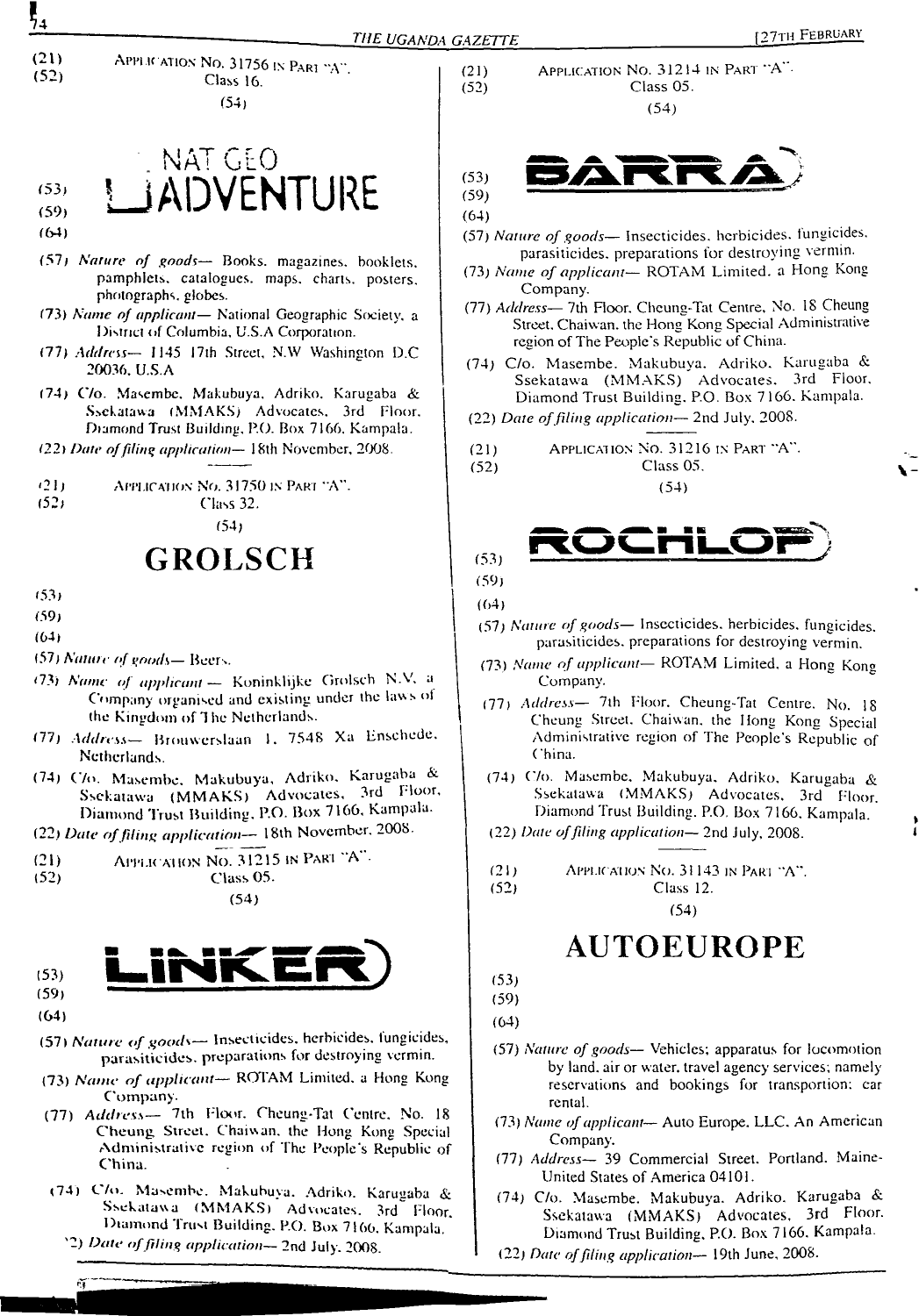(21) Application No.  $31221$  in Part "A".<br>(52) Class 09. (52) Class 09.

(54)

# **POWERTECH TRANSFORMERS**

(53) *Disclaimer*— Registration of the above mark shall give no right to the use of the word "Transformers" except as represented.

 $(59)$ 

(64)

- (57) *Nature of goods—* Apparatus and instruments for conducting, switching, transforming, accumulating, regulating or controlling electricity.
- (73) *Name ofapplicant* Power Technologies (Proprietary) Limited, a South African Company.
- (77) *Address—* Powertech House. Hampton Park, 20 Georgian Crescent. Bryanston. Republic of South Africa.
- (74) C/o. Masembe. Makubuya. Adriko. Karugaba & Ssekatawa (MMAKS) Advocates, 3rd Floor, Diamond Trust Building, P.O. Box 7166. Kampala.

(22) *Date offiling application—* 3rd July. 2008.

Kampala. KATUTSI VINCENT,<br>23rd February, 2009. Assistant Registrar of Trade Marks. 23rd February. 2009. *Assistant Registrar ofTrade Marks.*

# **ADVERTISEMENTS**

# THE REGISTRATION OF TITLES ACT. (Cap. 230).

NOTICE.

ISSUE OF SPECIAL CERTIFICATE OF TITLE.

Bugerere Block 89 Plot 3. 38.4 Hectares at Masanga Bwami.

NOTICE IS HEREBY GIVEN that after the expiration of one month from the publication hereof. I intend to issue in the names of Christine Lukenge Namutebi. a special Certificate of Title under the above Block and Plot, the Certificate of Title which was originally issued having been lost.

Mukono. ARINAITWE OVERSON, 20th February. 2009. *forAg. Commissioner Land Registration.*

IN THE CHIEF MAGISTRATES COURT OF MENGO AT MENGO

MISCELLANEOUS CAUSE NO. 20 OF 2009

IN THE MATTER OF THE MONEY-LENDERS ACT CAP 273

## AND

#### IN THE MATTER OF THE MONEY-LENDERS (LICENCES AND CERTIFICATES) RULES SI 273-1 AND

IN THE MATTER OF APPLICATION FOR A MONEY-LENDERS LICENCE BY GROFIN AFRICA FUND UGANDA LIMITED

TO WHOM IT MAY CONCERN

Take notice that an application for a grant of a money lender's certificate/licence has been lodged in this court by Mr. Robert Kagiri Wanjohi of Grofin Africa Fund Uganda Limited of Plot No. 38B Windsor Crescent Kololo.

This court shall proceed to grant the same on the 5th day of March, 2009 when the application shall be heard unless anyone wishing to object to the said grant does so before the date herein mentioned.

Dated this 23rd day of February, 2009.



# THE REGISTRATION OF TITLES ACT. (Cap. 230).

NOTICE.

# ISSUE OF SPECIAL CERTIFICATE OF TITLE.

Mawokota Block 121 Plot 2 Land at Kikondo.

NOTICE IS HEREBY GIVEN that after the expiration of one month from the publication hereof. I intend to issue in the names of Yafesi Kiwanuka. a special Certificate of Title under the above Block and Plot, the Certificate of Title which was originally issued having been lost.

Kampala, NYOMBI V. ROBERT, 12th February, 2009. *forAg. CommissionerIAnd Registration.*

# THE REGISTRAL YOM OF TITLES ACT.

 $(C_{-4} - 140)$ . NOTICE

ISSUE OF SPECIAL CERTli lCATE OF TITLE.

Kyadondo Block 214 Plots 4 & 87 at Kisasi.

NOTICE IS HEREBY GIVEN that after the expiration of one month from the publication hereof. <sup>I</sup> intend to issue in the names of Yusufu Kabugo, J. Wanzu. G. Nkoyoyo, M. Nakabiri, V. Nakawombe, L. Namuli. E Nanfuka Kato of Komamboga, Kisasi, a special Certificate of Title under the above Block and Plot, the Certificate of Title which was originally issued having been lost.

Kampala, MUHEREZA EDWIN. <sup>1</sup>6th February, 2009. *forAg. Commissioner Land Registration.*

# THE REGISTRATION OF TITLES ACT. (Cap. 230).

NOTICE.

# ISSUE OF SPECIAL CERTIFICATE OF TITLE.

Busiro Block 237 Plot 65.

NOTICE IS HEREBY GIVEN that after the expiration of one month from the publication hereof. <sup>I</sup> intend to issue in the names of Edisa Nakiyingi Zalwango, a special Certificate of Title under the above Block and Plot, the Certificate of Title which was originally issued having been lost.

Kampala, DDAMULIRA AHMED, 24th November, 2008. *forAg. Commissioner LandRegistration.*

> THE REGISTRATION OF TITLES ACT. (Cap. 230).

#### NOTICE.

# ISSUE OF SPECIAL CERTIFICATE OF TITLE.

Block 185 Plot 109 at Bwamulamira Estate Measuring 0.06 Hectares.

NOTICE IS HEREBY GIVEN that after the expiration of one month from the publication hereof, <sup>1</sup> intend to issue in the names of Rashid Sekasamba Scrunkuma of Lukaya P.O. Box 1144. Masaka, a special Certificate of Title under the above mentioned Block and Plot, the Certificate of Title which was originally issued having been lost.

Masaka, GALIWANGO HERMAN NSUBUGA. 3rd February. 2009. *forAg. Commissioner LandRegistration.*